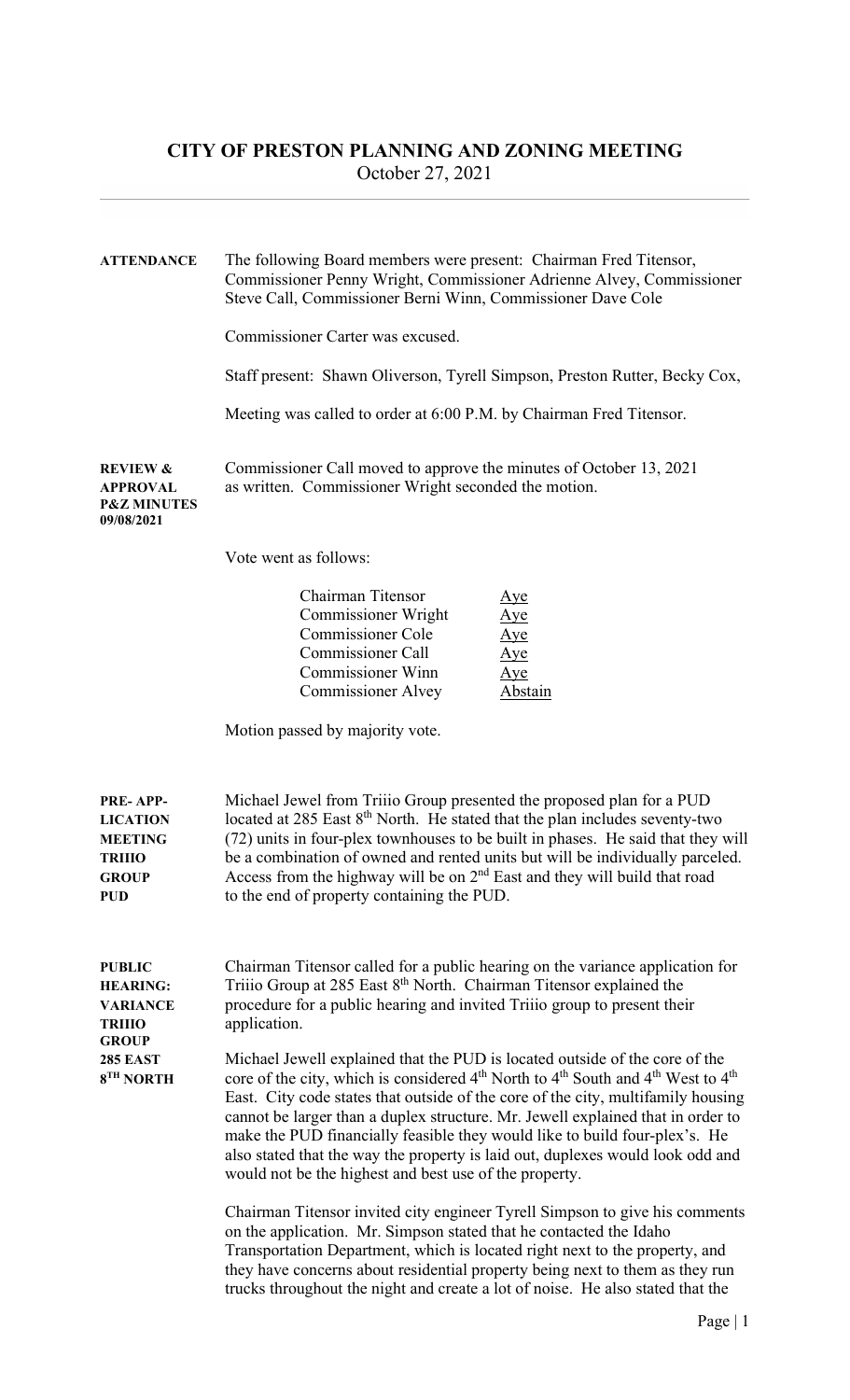sewer in that area goes to a lift station and they would need to look into whether or not that would need to be upgraded to accommodate that many new units. Highway access would also need to be obtained from the State Highway Department and they indicated that a traffic study may be required.

 Chairman Titensor called for any comments from the public in favor of the variance. There were no comments.

Chairman Titensor called for neutral comments.

 Joel Palmer stated that his farming property has been surrounded by development and wondered if there is a farm clause in the city code that allows people to farm. He asked how the storm water draining would be set up because the development by him did not set up the storm water drain very well and often has flooding. He asked if any of this would be low-income housing and if there would be down lighting to decrease the effects of parking lot lights.

 Vance Broadhead stated that he owns the property that is under consideration and that he has talked with the State Highway Department and they suggested that they do a traffic study. He stated that the sewer is already stubbed in on 2<sup>nd</sup> East and there is already power available from that side of the property. He also stated that Preston is in need of this type of housing but it will not be low-income housing.

 Chairman Titensor asked for opposing comments. There were no opposing comments.

 Chairman Titensor invited Mr. Jewell to give any rebuttal comments. Mr. Jewell stated that this will not be low-income housing. Commissioner Wright asked if he could give a price point for the units. Mr. Jewell stated that it would be determined by the market when the units became available. Commissioner Winn asked if they will build the road at  $2<sup>nd</sup>$  East. Mr. Jewell replied that they would build it as far as their property goes and that the units would have two access points down 2<sup>nd</sup> East.

 Commissioner Wright made a motion to close the public hearing, it was seconded by Commissioner Alvey. Vote was unanimous.

 Chairman Titensor reminded the commissioners that the variance is only to decide if they would approve four-plex's instead of duplexes. The commissioners discussed the fact that this PUD was just presented to them and the developers have not applied for a permit yet and this may not be the right timing for a variance. Chairman Titensor pointed out that they may not want to put the work into a permit application of they can't build the planned four-plex's.

 Commissioner Wright stated that a variance cannot be granted for reasons of convenience or profit. Chairman Titensor stated that the land use map that was just approved has this area slated for commercial use.

 Commissioner Call made a motion to not recommend to city council approval of a variance for Triiio Group at 285 E  $8<sup>th</sup>$  N based on the standard of being for convenience or profit. Commissioner Alvey seconded the motion.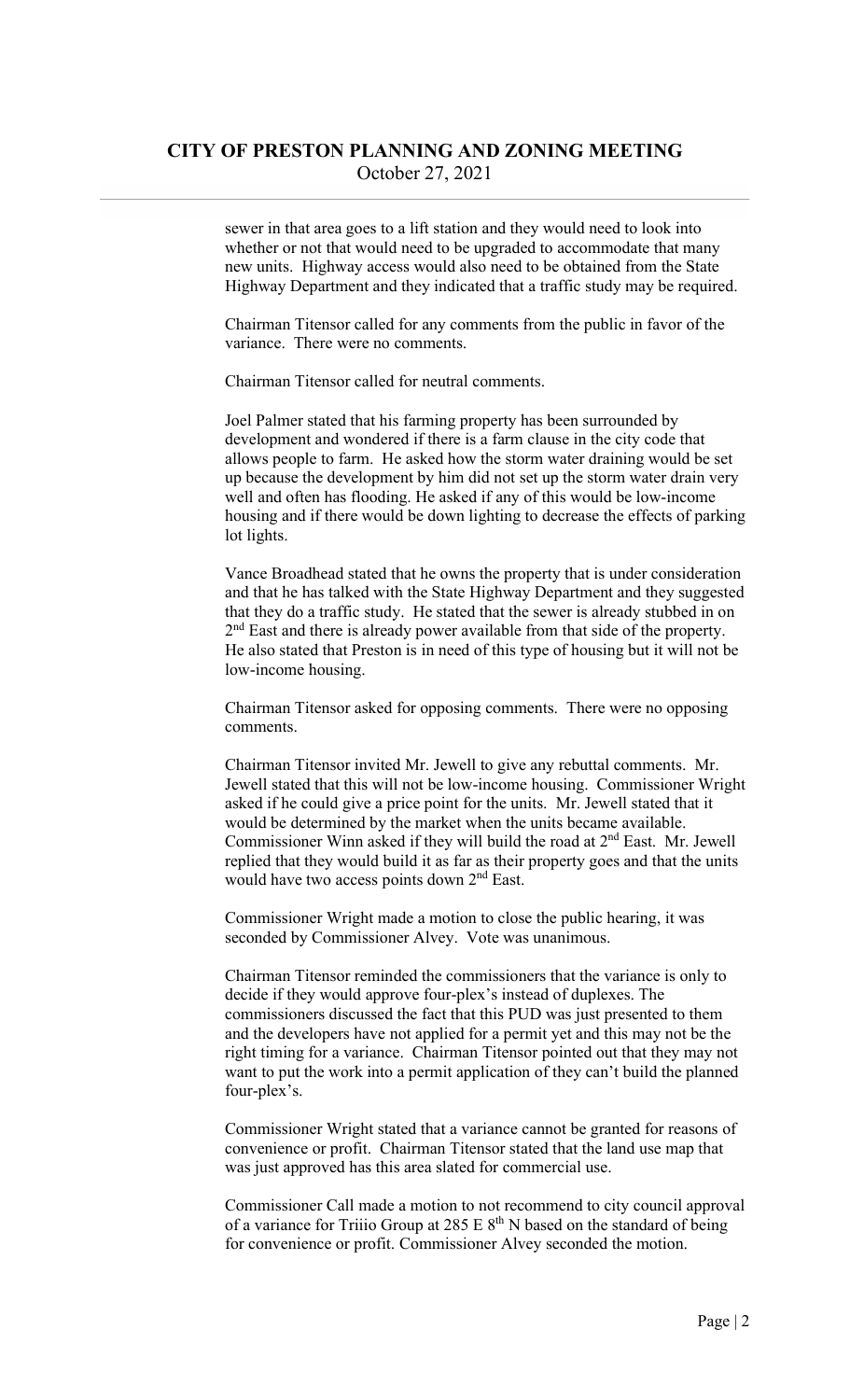Vote went as follows:

| Chairman Titensor         | <u>Aye</u>   |
|---------------------------|--------------|
| Commissioner Wright       | Aye          |
| Commissioner Cole         | Nay          |
| Commissioner Call         | Aye          |
| <b>Commissioner Winn</b>  | Nay          |
| <b>Commissioner Alvey</b> | $\mathbf{v}$ |

Motion passed by majority vote.

PUBLIC Chairman Titensor called for a public hearing on the variance application HEARING: of Ben Gochberg at 237 W Oneida. He invited Mr. Gochberg to present his VARIANCE application. **BEN** GOCHBERG Mr. Gochberg explained that his project for twenty-six (26) units in two 237 WEST buildings was approved last year but construction costs and some issues ONEIDA with engineering have made them take a new look at the layout. He stated that they would like to wrap a sidewalk around the buildings and the

> Chairman Titensor asked City Engineer Tyrell Simpson to give a report. Mr. Simpson stated that the only way to get down to the 55% hardscape is to eliminate some parking or some sidewalks, both of which are beneficial to the development.

playground to make the area more accessible. With the extra parking they have planned this puts the development over the 55% hardscape rule. Mr. Gochberg is requesting a variance to allow them to have 60.5% hardscape.

 Chairman Titensor called for public comment in favor of the variance. There were no comments and no written comments.

 Chairman Titensor called for neutral public comments. There were no comments and no written comments.

Chairman Titensor called for public comment opposed to the variance. There were no comments and no written comments.

 Commissioner Wright moved to close the public hearing. Commissioner Cole seconded the motion. Vote was unanimous.

 Commissioner Cole commented that this seems very straight forward, that it isn't much over the maximum amount of hardscape and is the best plan for parking and access to the facilities. Chairman Titensor stated that this request fits the variance criteria.

 Commissioner Dave Cole moved to recommend approval of the variance application of Ben Gochberg at 237 West Oneida to city council. Commissioner Adrienne Alvey seconded the motion.

Vote went as follows:

| Chairman Titensor   | Aye |
|---------------------|-----|
| Commissioner Wright | Aye |
| Commissioner Cole   | Aye |